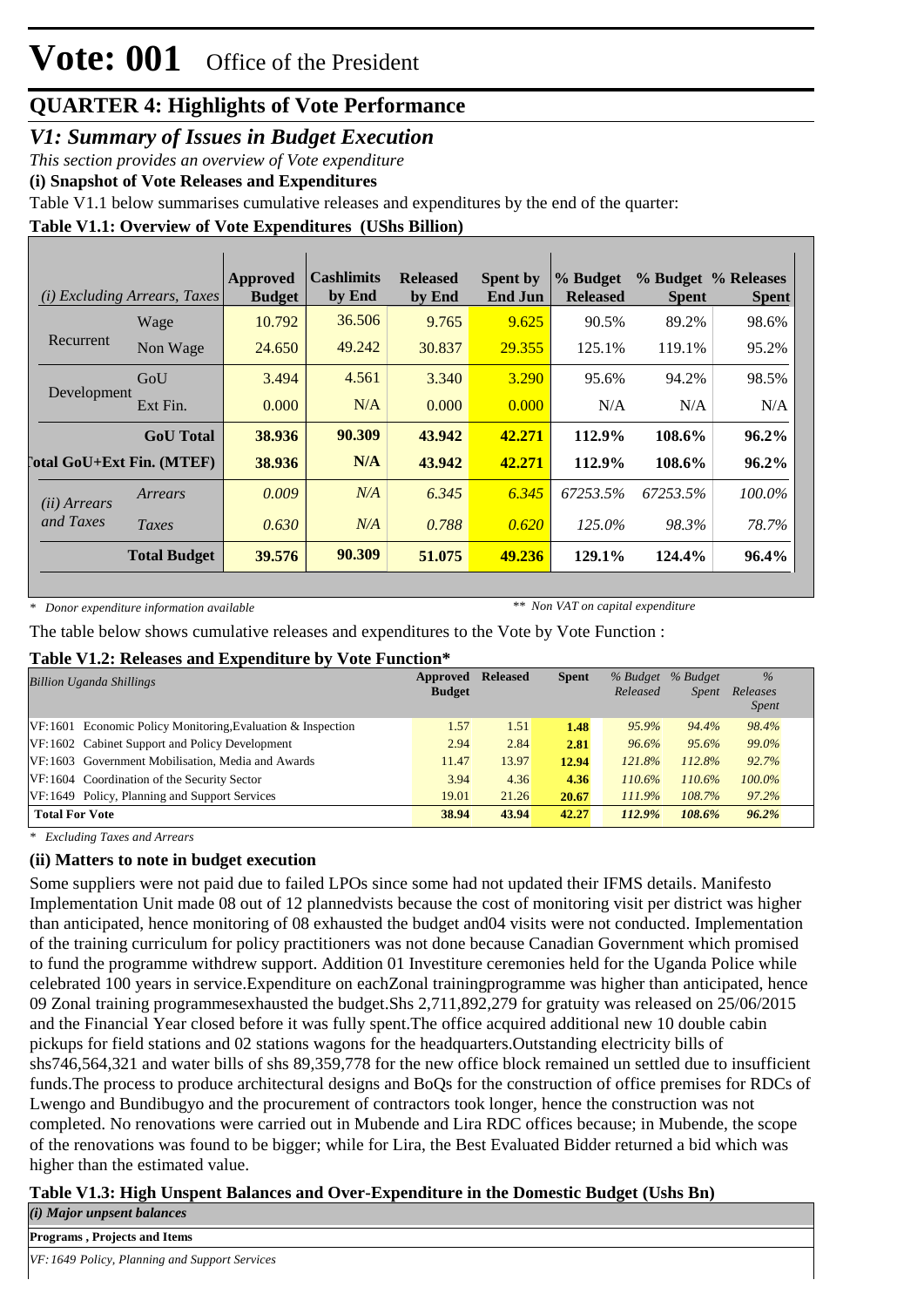## **Vote: 001** Office of the President

### **QUARTER 4: Highlights of Vote Performance**

| <b>1.18Bn Shs</b> Programme/Project: 01<br>Headquarters                                                                                                      |
|--------------------------------------------------------------------------------------------------------------------------------------------------------------|
| Reason: The Vote received shs. 2.7119bn for payment of gratuity to retired and contract staff. The funds                                                     |
| <b>Items</b>                                                                                                                                                 |
| <b>0.89 Bn Shs</b> Item: 213004 Gratuity Expenses                                                                                                            |
| Reason: The Vote received shs. 2.7119 bn for payment of gratuity to retired and contract staff                                                               |
| <b>Programs, Projects and Items</b>                                                                                                                          |
| VF: 1603 Government Mobilisation, Media and Awards                                                                                                           |
| <b>0.81 Bn Shs</b> Programme/Project: 0007 Strengthening of the President's Office                                                                           |
| Reason: Some suppliers were not paid to                                                                                                                      |
| <b>Items</b>                                                                                                                                                 |
| <b>0.67 Bn Shs</b> Item: 231004 Transport equipment                                                                                                          |
| Reason:                                                                                                                                                      |
| $(ii)$ Expenditures in excess of the original approved budget                                                                                                |
| <b>Programs and Projects</b>                                                                                                                                 |
| VF: 1649 Policy, Planning and Support Services                                                                                                               |
| <b>7.56Bn Shs</b> Programme/Project: 01<br>Headquarters                                                                                                      |
| Reason: The Vote received shs. 2.7119bn for payment of gratuity to retired and contract staff. The funds                                                     |
| <b>Items</b>                                                                                                                                                 |
| <b>6.34Bn Shs</b> Item: 321605 Domestic arrears (Budgeting)                                                                                                  |
| Reason: The Vote received shs. 6.3359 to cater for arrears in the office of Minister for Security.                                                           |
| <b>1.82Bn Shs</b> Item: 213004 Gratuity Expenses                                                                                                             |
| Reason: The Vote received shs. 2.7119 bn for payment of gratuity to retired and contract staff                                                               |
| <b>0.60 Bn Shs</b> Item: 263104 Transfers to other govt. Units (Current)                                                                                     |
| Reason: The Vote received supplementary of shs. 0.6 bn to facilitate the operations of the Department for KCC which is under the<br>Office of the President. |
| <b>Programs and Projects</b>                                                                                                                                 |
| VF: 1603 Government Mobilisation, Media and Awards                                                                                                           |
| <b>2.15Bn Shs</b> Programme/Project: 01B Headquarters (Media Centre and RDCs)                                                                                |
| Reason: The vote received supplementary funding of shs. 2 bn to facilitate Resident District Commissioners                                                   |
| <b>Items</b>                                                                                                                                                 |
| <b>2.16Bn Shs</b> Item: 263104 Transfers to other govt. Units (Current)                                                                                      |
| Reason: The vote received supplementary funding of shs. 2 bn to facilitate Resident District Commissioners                                                   |
| <b>Excluding Taxes and Arrears</b>                                                                                                                           |
|                                                                                                                                                              |

### *V2: Performance Highlights*

*This section provides highlights of output performance, focusing on key outputs and actions impelemented to improve section performance.*

### **Table V2.1: Key Vote Output Indicators and Expenditures\***

| <i>Vote, Vote Function</i><br><b>Key Output</b> | <b>Approved Budget and</b><br><b>Planned outputs</b>                                                                                                                                                                                 | <b>Cumulative Expenditure</b><br>and Performance                                                                                                                                        | <b>Status and Reasons for</b><br>any Variation from Plans |  |  |  |
|-------------------------------------------------|--------------------------------------------------------------------------------------------------------------------------------------------------------------------------------------------------------------------------------------|-----------------------------------------------------------------------------------------------------------------------------------------------------------------------------------------|-----------------------------------------------------------|--|--|--|
|                                                 | Vote Function: 1601 Economic Policy Monitoring, Evaluation & Inspection                                                                                                                                                              |                                                                                                                                                                                         |                                                           |  |  |  |
| Output: 160101                                  | Monitoring the performance of government policies, programmes and projects                                                                                                                                                           |                                                                                                                                                                                         |                                                           |  |  |  |
|                                                 | <i>Description of Performance:</i> Monitoring conducted to assess Monitored the progress of<br>progress of establishment of<br>Irrigation schemes and water<br>harvesting technologies for<br>increased agricultural<br>productivity | rehabilitation of (06) large<br>scale irrigation schemes i.e<br>Doho, Mubuku, Muhokya,<br>Olweny, Atera and Ongom<br>schemes; 7 small scale irrigation<br>schemes, 26 valley dams and 7 | N/A                                                       |  |  |  |
|                                                 | Progress of Energy production<br>projects and schemes<br>monitored; hydro-power, solar<br>and biogas.                                                                                                                                | valley tanks in Mbale, Pallisa,<br>Soroti, Iganga, Nakasongola,<br>Masindi, Kiryandongo,<br>Nakaseke, Apac, Lira,<br>Alebtong, Amolatar, Kasese,<br>Kabarole, Bushenyi and              |                                                           |  |  |  |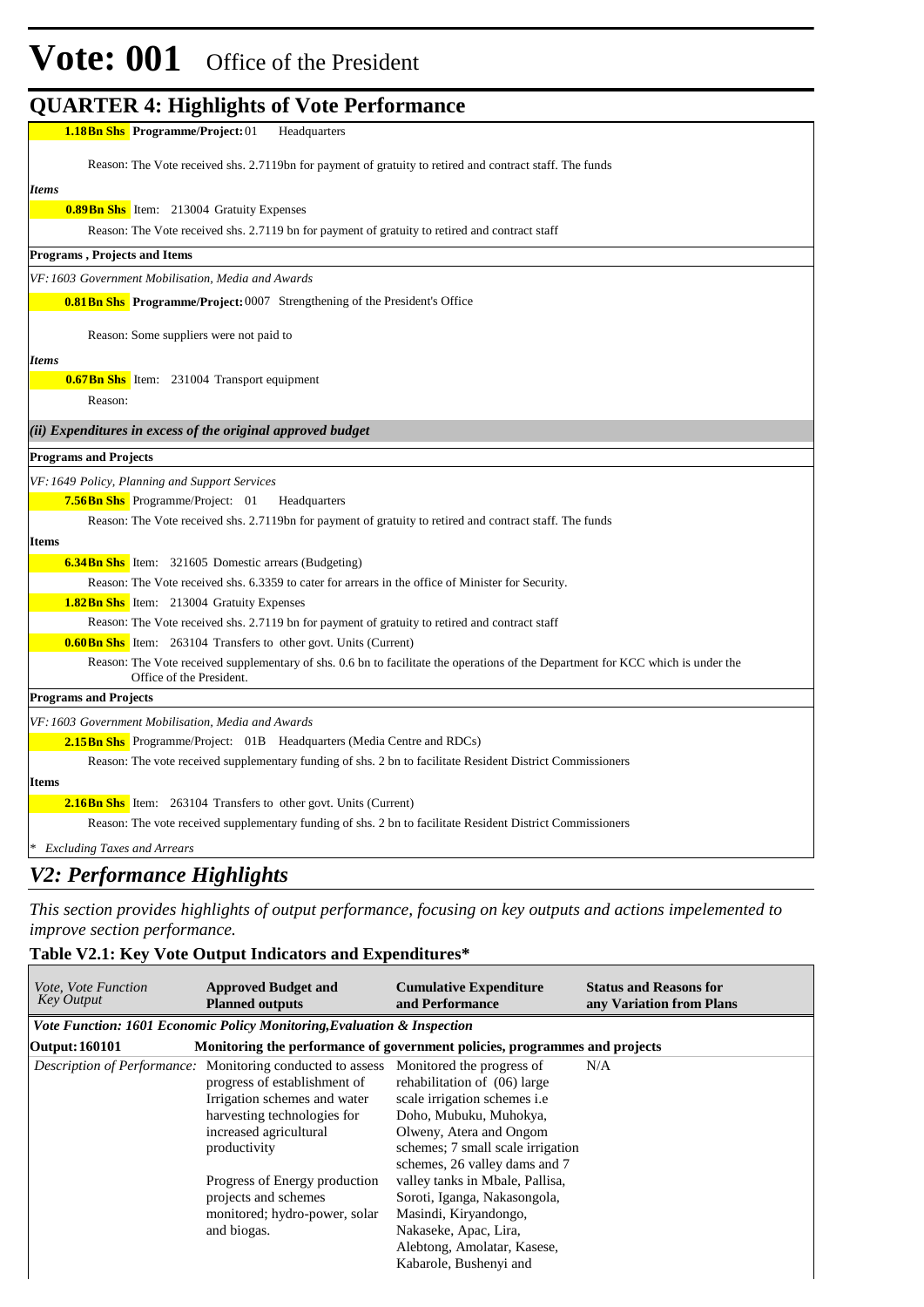## **Vote: 001** Office of the President

### **QUARTER 4: Highlights of Vote Performance**

| Vote, Vote Function<br><b>Key Output</b>                                                           | <b>Approved Budget and</b> |                |       | <b>Cumulative Expenditure</b>                                                                                                                                                                                                                                                                                                                                                                                                                                                                                                                                                                                                                                                                                                                                                                                                                                                                                                                                                                                                                                                                                                                                                                                                                                                                                                                                                                                                                         |       | <b>Status and Reasons for</b> |       |
|----------------------------------------------------------------------------------------------------|----------------------------|----------------|-------|-------------------------------------------------------------------------------------------------------------------------------------------------------------------------------------------------------------------------------------------------------------------------------------------------------------------------------------------------------------------------------------------------------------------------------------------------------------------------------------------------------------------------------------------------------------------------------------------------------------------------------------------------------------------------------------------------------------------------------------------------------------------------------------------------------------------------------------------------------------------------------------------------------------------------------------------------------------------------------------------------------------------------------------------------------------------------------------------------------------------------------------------------------------------------------------------------------------------------------------------------------------------------------------------------------------------------------------------------------------------------------------------------------------------------------------------------------|-------|-------------------------------|-------|
|                                                                                                    |                            |                |       | Kiruhura districts and a report                                                                                                                                                                                                                                                                                                                                                                                                                                                                                                                                                                                                                                                                                                                                                                                                                                                                                                                                                                                                                                                                                                                                                                                                                                                                                                                                                                                                                       |       |                               |       |
|                                                                                                    | <b>Planned outputs</b>     |                |       | and Performance<br>produced.<br>Monitored the progress of 22<br>Hydro Power Energy Projects<br>i.e. Nyagak I, Nyagak II and<br>Nyagak I11(Zombo District);<br>Agbinika Power station (Yumbe<br>District); Gwere-Luzira Power<br>station and Minya Hydro power<br>project (Moyo District); Ayago<br>Hydro power project (Nwoya<br>District); Karuma Hydro power<br>project (Kiryandongo District);<br>Kabalega Hydroelectric power<br>station (Hoima District); Waki<br>Power project (Masindi<br>District); Maziba George<br>Power station (Kabale District);<br>Kisizi Hospital Power station<br>Limited (Rukungiri District);<br>Kanunungu Power station<br>(Kanungu District); Mubuku I<br>power station, Mubuku III<br>power station, Bugoye Hydro<br>power plant and Nyamwamba<br>Hydro power plant (Kasese<br>District); Mpnga Power station<br>(Kamwenge District); Isimba<br>Power Station (Kamuli<br>District); Bujagali and Naubaale<br>Hydro power plant (Buikwe<br>District); Kiira Hydro power<br>plant (Jinja District); and SITI<br>Hydro power project (Bwokwo<br>District) and a report produced.<br>Monitored the status of<br>implementation of 13 solar<br>projects in Gulu, Nwoya, Otuke,<br>Amuru, Alebtong, Katakwi and<br>Serere districts and report<br>produced<br>Monitored the status of<br>implementation of biogas<br>projects in 11 schools in Mbale,<br>Tororo, Soroti, Wakiso, Mpigi,<br>Masaka, Mbarara and Kayunga |       | any Variation from Plans      |       |
|                                                                                                    |                            |                |       | districts and report produced.<br>Annual report on FY 2014/15<br>monitoring findings produced<br>and a summary of findings                                                                                                                                                                                                                                                                                                                                                                                                                                                                                                                                                                                                                                                                                                                                                                                                                                                                                                                                                                                                                                                                                                                                                                                                                                                                                                                            |       |                               |       |
|                                                                                                    |                            |                |       | disseminated to line MDAs.                                                                                                                                                                                                                                                                                                                                                                                                                                                                                                                                                                                                                                                                                                                                                                                                                                                                                                                                                                                                                                                                                                                                                                                                                                                                                                                                                                                                                            |       |                               |       |
| Performance Indicators:                                                                            |                            |                |       |                                                                                                                                                                                                                                                                                                                                                                                                                                                                                                                                                                                                                                                                                                                                                                                                                                                                                                                                                                                                                                                                                                                                                                                                                                                                                                                                                                                                                                                       |       |                               |       |
| Percentage of follow up<br>action undertaken on issues<br>identified from monitoring<br>exercises. |                            | 100            |       |                                                                                                                                                                                                                                                                                                                                                                                                                                                                                                                                                                                                                                                                                                                                                                                                                                                                                                                                                                                                                                                                                                                                                                                                                                                                                                                                                                                                                                                       | 75    |                               |       |
| Number of public<br>programmes/projects<br>inspected in a year.                                    |                            | $\overline{4}$ |       |                                                                                                                                                                                                                                                                                                                                                                                                                                                                                                                                                                                                                                                                                                                                                                                                                                                                                                                                                                                                                                                                                                                                                                                                                                                                                                                                                                                                                                                       | 4     |                               |       |
| <b>Output Cost:</b>                                                                                | UShs Bn:                   |                | 0.623 | UShs Bn:                                                                                                                                                                                                                                                                                                                                                                                                                                                                                                                                                                                                                                                                                                                                                                                                                                                                                                                                                                                                                                                                                                                                                                                                                                                                                                                                                                                                                                              | 0.599 | % Budget Spent:               | 96.1% |

**Output: 160102 Economic policy implementation**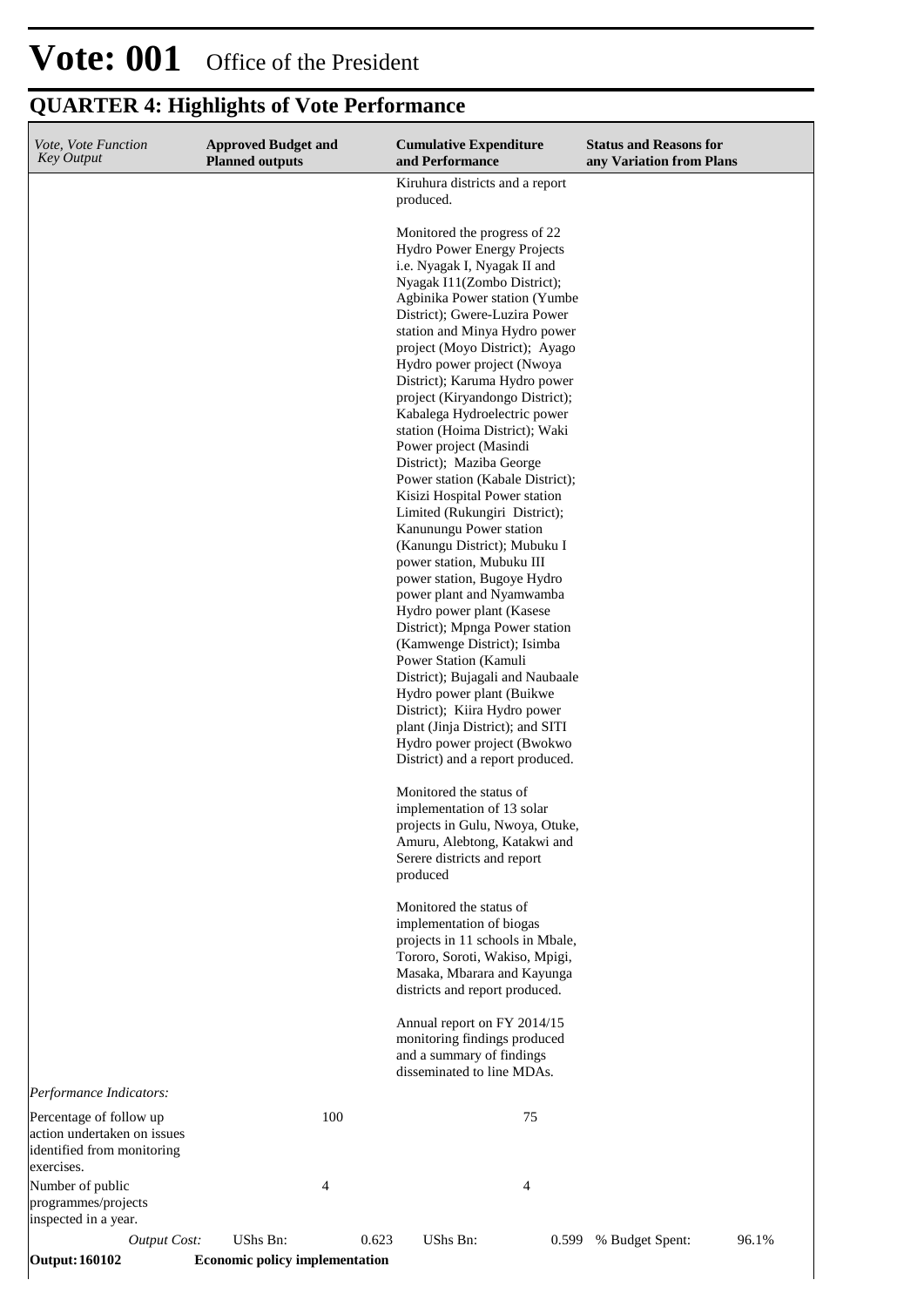| Vote, Vote Function<br><b>Key Output</b>                                                            | <b>Approved Budget and</b><br><b>Planned outputs</b>                                                                                                                                        | <b>Cumulative Expenditure</b><br>and Performance                                                                                                                                                                                                                                                                                                                                                                                                                                                                                                                                                                                                                                                                                                                                                                                                                                                                                                                                               | <b>Status and Reasons for</b><br>any Variation from Plans                                                         |
|-----------------------------------------------------------------------------------------------------|---------------------------------------------------------------------------------------------------------------------------------------------------------------------------------------------|------------------------------------------------------------------------------------------------------------------------------------------------------------------------------------------------------------------------------------------------------------------------------------------------------------------------------------------------------------------------------------------------------------------------------------------------------------------------------------------------------------------------------------------------------------------------------------------------------------------------------------------------------------------------------------------------------------------------------------------------------------------------------------------------------------------------------------------------------------------------------------------------------------------------------------------------------------------------------------------------|-------------------------------------------------------------------------------------------------------------------|
| Description of Performance:<br>Performance Indicators:                                              | Inspections carried out to assess<br>developments in the oil and<br>mining sector.<br>Special inspections carried out<br>on the utilization and<br>management of Local<br>Government funds. | Inspection carried out on the<br>development of 03 oil discovery<br>areas of Kingfisher, Kaiso-<br>Tonya and Bullisa; and Kibaale<br>Refinery site in Hoima. The<br>report produced and<br>disseminated to stakeholders.<br>Monitored developments of<br>mining activities in 14 districts<br>and final draft produced.<br>Monitored the status of roads in<br>Wakiso district; Lubigi solid<br>waste treatment plant; Lubigi<br>channel, gravity flow schemes<br>in Sembabule, Ntugamo,<br>Mbarara and Rukungiri; and<br>briefs produced<br>Monitored functionality of 08<br>health centre 111s and 1Vs in<br>Kabale district and a brief report<br>was produced to the attention of<br>the Minister of State for<br>Economic Monitoring.<br>A summary of findings in the<br>mining sector disseminated to<br>the line MDAs and consultative<br>meeting with Ministry of<br><b>Energy and Mineral</b><br>Development (MoMED) to<br>discuss monitoring findings will<br>be held in July, 2015. | N/A                                                                                                               |
| Number of dialogue<br>meetings held with MDAs to<br>address issues identified<br>during monitoring. | 2                                                                                                                                                                                           | 2                                                                                                                                                                                                                                                                                                                                                                                                                                                                                                                                                                                                                                                                                                                                                                                                                                                                                                                                                                                              |                                                                                                                   |
| <b>Output Cost:</b>                                                                                 | UShs Bn:<br>0.326                                                                                                                                                                           | UShs Bn:<br>0.299                                                                                                                                                                                                                                                                                                                                                                                                                                                                                                                                                                                                                                                                                                                                                                                                                                                                                                                                                                              | 91.5%<br>% Budget Spent:                                                                                          |
| <b>Output: 160104</b>                                                                               | <b>Economic Research and Information</b>                                                                                                                                                    |                                                                                                                                                                                                                                                                                                                                                                                                                                                                                                                                                                                                                                                                                                                                                                                                                                                                                                                                                                                                |                                                                                                                   |
| Description of Performance: Undertake a study on the                                                | strategies in the skills<br>development policy to ensure<br>that it addresses the<br><b>Selected Public Private</b><br>Partnership initiatives analysed.                                    | Research carried out on<br>strategies in the skills<br>development policy to ensure<br>that it addresses the<br>requirements in the Vision 2040. requirements of vision 2040 and<br>a report produced<br>Selected Public Private<br>Partnership's initiatives in the                                                                                                                                                                                                                                                                                                                                                                                                                                                                                                                                                                                                                                                                                                                           | N/A                                                                                                               |
|                                                                                                     | Three-year Strategic Plan for<br>DEAR implemented.                                                                                                                                          | education sector analysed and a<br>report is being compiled.                                                                                                                                                                                                                                                                                                                                                                                                                                                                                                                                                                                                                                                                                                                                                                                                                                                                                                                                   |                                                                                                                   |
| <b>Output Cost:</b>                                                                                 | UShs Bn:<br>0.265                                                                                                                                                                           | UShs Bn:<br>0.253                                                                                                                                                                                                                                                                                                                                                                                                                                                                                                                                                                                                                                                                                                                                                                                                                                                                                                                                                                              | 95.5%<br>% Budget Spent:                                                                                          |
| <b>Vote Function Cost</b>                                                                           | <b>UShs Bn:</b>                                                                                                                                                                             | 1.572 UShs Bn:                                                                                                                                                                                                                                                                                                                                                                                                                                                                                                                                                                                                                                                                                                                                                                                                                                                                                                                                                                                 | 1.484 % Budget Spent:<br>94.4%                                                                                    |
|                                                                                                     | Vote Function: 1602 Cabinet Support and Policy Development                                                                                                                                  |                                                                                                                                                                                                                                                                                                                                                                                                                                                                                                                                                                                                                                                                                                                                                                                                                                                                                                                                                                                                |                                                                                                                   |
| <b>Output: 160201</b>                                                                               | <b>Cabinet meetings supported</b>                                                                                                                                                           |                                                                                                                                                                                                                                                                                                                                                                                                                                                                                                                                                                                                                                                                                                                                                                                                                                                                                                                                                                                                |                                                                                                                   |
|                                                                                                     | Description of Performance: 60 Agenda and Minutes issued<br>to Ministers and Ministers of<br>State.<br>12 Agenda and 12 sets of                                                             | 63 Agenda and Minutes of<br>Cabinet Meetings issued to<br>Ministers and Ministers of State reduced due to additional<br>12 Agenda and Minutes of                                                                                                                                                                                                                                                                                                                                                                                                                                                                                                                                                                                                                                                                                                                                                                                                                                               | The number of days taken to<br>scrutinise Cabinet decision was<br>number of staff recruited in the<br>Department. |
|                                                                                                     | minutes issued to all PS';                                                                                                                                                                  | Permanent Secretaries issued                                                                                                                                                                                                                                                                                                                                                                                                                                                                                                                                                                                                                                                                                                                                                                                                                                                                                                                                                                   |                                                                                                                   |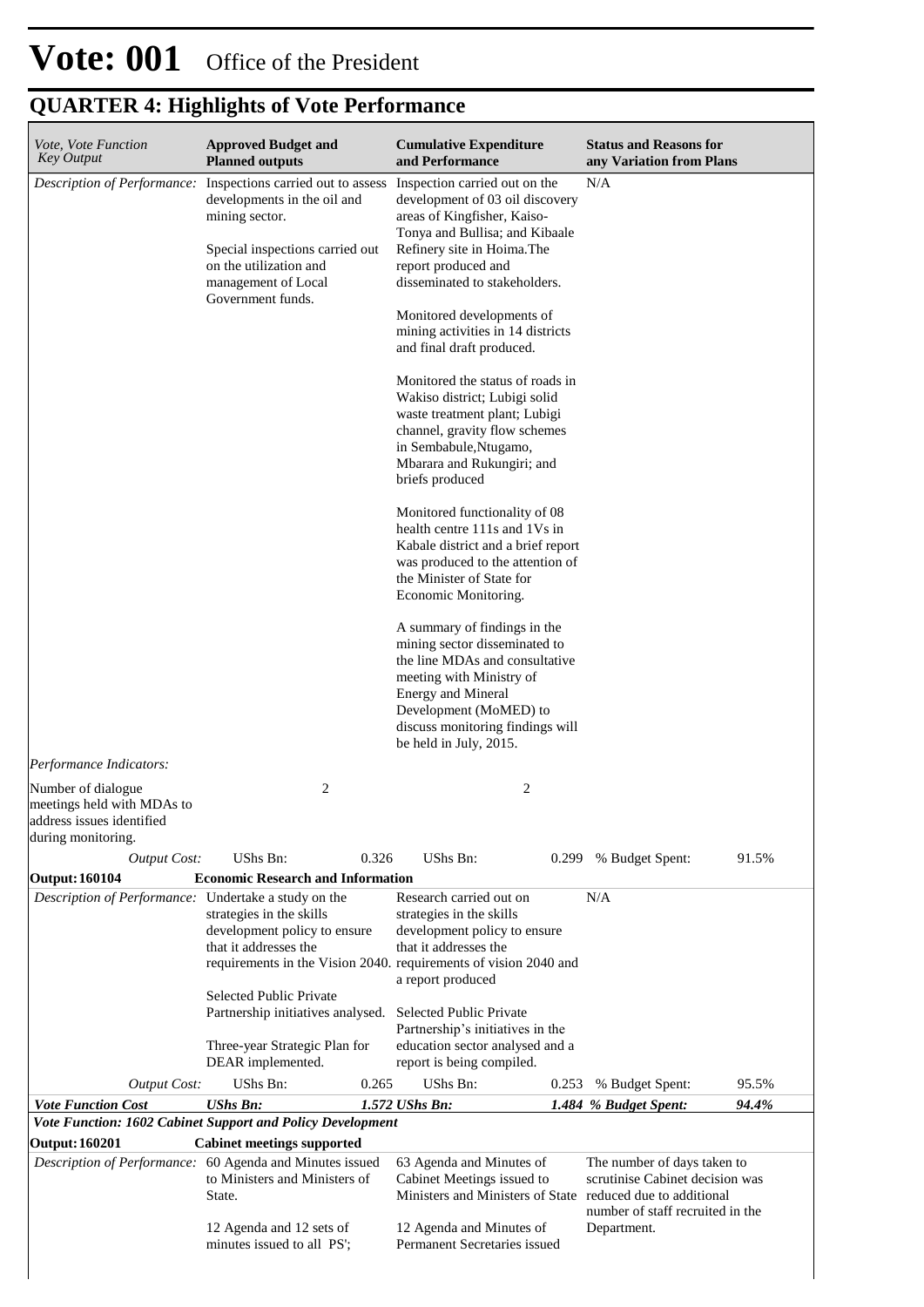| Vote, Vote Function<br><b>Key Output</b>                                                            | <b>Approved Budget and</b><br><b>Planned outputs</b>                                                              | <b>Cumulative Expenditure</b><br>and Performance                                                                                                            | <b>Status and Reasons for</b><br>any Variation from Plans                                                                                                |
|-----------------------------------------------------------------------------------------------------|-------------------------------------------------------------------------------------------------------------------|-------------------------------------------------------------------------------------------------------------------------------------------------------------|----------------------------------------------------------------------------------------------------------------------------------------------------------|
|                                                                                                     | 248 draft cabinet submissions<br>reviewed for adequacy;                                                           | 157 Draft Cabinet Submissions<br>reviewed for adequacy                                                                                                      |                                                                                                                                                          |
|                                                                                                     | 4,800 extracts of cabinet<br>decisions issued to ministers<br>and PS';                                            | 3050 Extracts of Cabinet<br>Decisions issued to Ministers<br>and Permanent Secretaries                                                                      |                                                                                                                                                          |
|                                                                                                     | Returns on implementation of<br>Cabinet decisions placed on the                                                   | Records of 2014 sorted                                                                                                                                      |                                                                                                                                                          |
|                                                                                                     | Cabinet Agenda every month;                                                                                       | 07 cabinet committee meeting<br>facilitated                                                                                                                 |                                                                                                                                                          |
|                                                                                                     | Cabinet records for 2013 and<br>2014 sorted and bound and part 03 ceremonial function of<br>of 2015 sorted;       | cabinet managed i.e. the<br>swearing in ceremony of the                                                                                                     |                                                                                                                                                          |
|                                                                                                     | 6 Cabinet Committee meetings<br>facilitated;                                                                      | Prime Minister, Newly<br>appointed Ministers.                                                                                                               |                                                                                                                                                          |
|                                                                                                     | Ceremonial functions of<br>Cabinet managed                                                                        |                                                                                                                                                             |                                                                                                                                                          |
| Performance Indicators:                                                                             |                                                                                                                   |                                                                                                                                                             |                                                                                                                                                          |
| Average time taken to<br>communicate Cabinet<br>decisions to MDAs after<br>confirmation of minutes. | 3                                                                                                                 | 3                                                                                                                                                           |                                                                                                                                                          |
| Average number of days<br>taken to scrutinize Cabinet<br>submissions                                | 8                                                                                                                 | 5                                                                                                                                                           |                                                                                                                                                          |
| <b>Output Cost:</b>                                                                                 | UShs Bn:<br>1.580                                                                                                 | UShs Bn:                                                                                                                                                    | 95.2%<br>1.503 % Budget Spent:                                                                                                                           |
| <b>Output: 160203</b>                                                                               | <b>Capacityfor policy formulation strengthened</b>                                                                |                                                                                                                                                             |                                                                                                                                                          |
| Description of Performance: Implementation of the                                                   | Comprehensive Long Term<br>Policy Capacity Development<br>Plan for the Public Service<br>continued.               | Support to the Ministry of<br>Public Service to<br>establish/review performance<br>plans and competencies for<br>policy practitioners provided              | The implementation of the<br>training cerriculum for policy<br>practitioners was not done due<br>to the withrawal of the<br>Canadian Government support. |
|                                                                                                     | The Regulatory Best Practice<br>Framework Implemented;                                                            | 5 workshops held on Regulatory 02 More policy briefs to<br>Impact Assessment for senior<br>managers in MDAs.                                                | Cabinet were produced due to<br>more submission from MDAs                                                                                                |
|                                                                                                     | Newly recruited staff trained /<br>inducted.<br>Meetings for policy practioners                                   | 14 Staff (US/CS, C/PDCB,<br>PAS, 02 SPA, 02 SAS, AS, SA<br>and 04 Secretaries trained                                                                       | 09 More submissions were<br>received from MDAs. The<br>number of policies reviewed is                                                                    |
|                                                                                                     | held.                                                                                                             |                                                                                                                                                             | dependent on submissions                                                                                                                                 |
|                                                                                                     | Computerisation of Cabinet<br>Memos Completed.                                                                    | 80 Top and 80 Senior Managers received from MDAs.<br>in Ministries and Departments<br>trained in policy formulation<br>and management                       |                                                                                                                                                          |
|                                                                                                     | Support to Ministry of Public<br>Service to review and establish<br>competencies for Policy<br>Analysts provided. | 01 PS' Annual retreat and 01<br>Cabinet retreat organised                                                                                                   |                                                                                                                                                          |
|                                                                                                     |                                                                                                                   | 25 copies of the Regulatory<br><b>Impact Assessment Manuals</b><br>printed and 50 copies of the<br>guide to policy development<br>and management in Uganda. |                                                                                                                                                          |
|                                                                                                     |                                                                                                                   | Computerization of Cabinet<br>papers on going.                                                                                                              |                                                                                                                                                          |
|                                                                                                     |                                                                                                                   | Consultations held with URA,<br><b>Education Service Commission</b><br>and Parliament of Uganda on<br>establishment of an M & E                             |                                                                                                                                                          |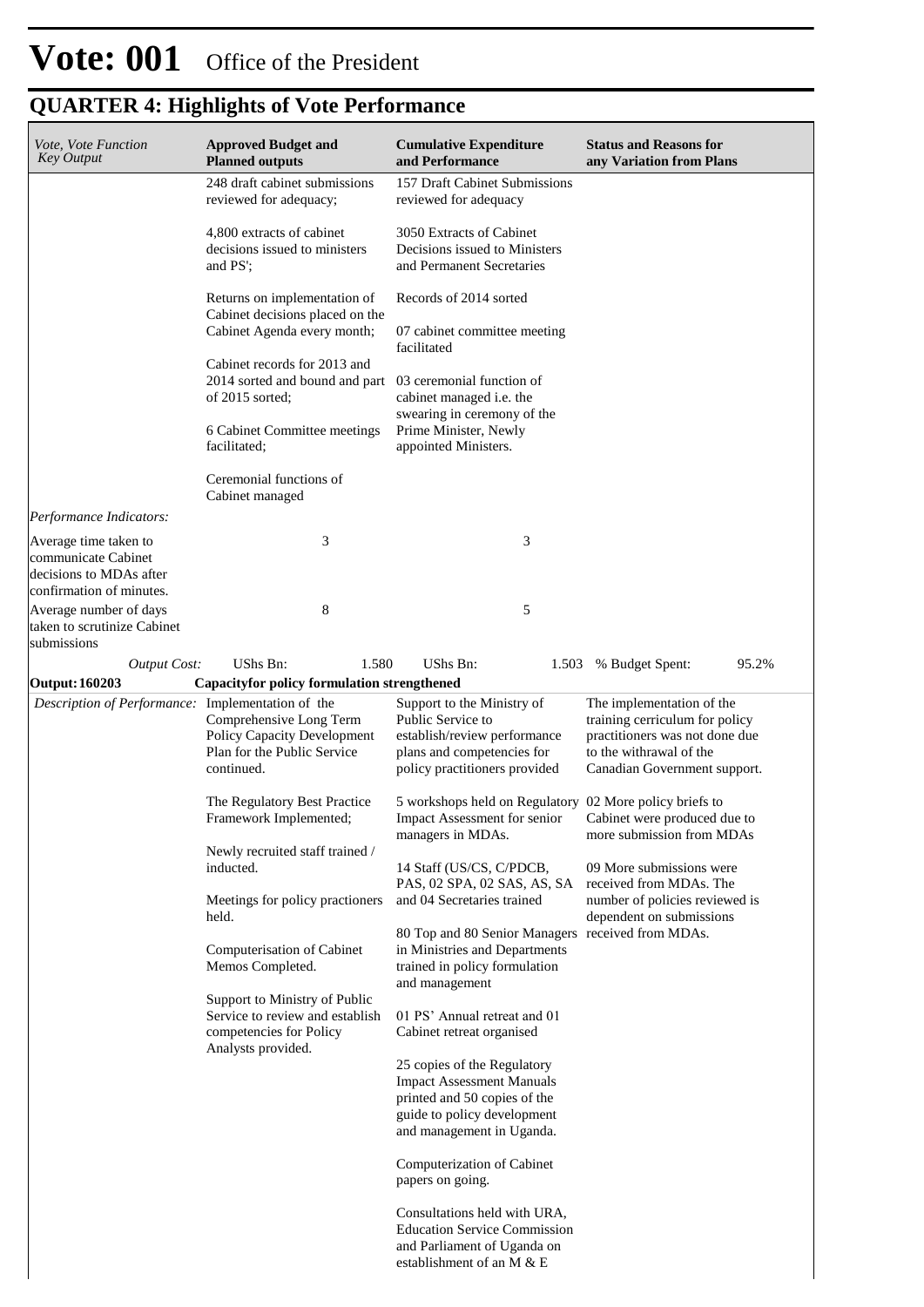| Vote, Vote Function<br><b>Key Output</b>                                         | <b>Approved Budget and</b><br><b>Planned outputs</b>                                                    |       | <b>Cumulative Expenditure</b><br>and Performance                                                                                                                                                                                                                                                                 |       | <b>Status and Reasons for</b><br>any Variation from Plans |       |
|----------------------------------------------------------------------------------|---------------------------------------------------------------------------------------------------------|-------|------------------------------------------------------------------------------------------------------------------------------------------------------------------------------------------------------------------------------------------------------------------------------------------------------------------|-------|-----------------------------------------------------------|-------|
|                                                                                  |                                                                                                         |       | system.                                                                                                                                                                                                                                                                                                          |       |                                                           |       |
|                                                                                  |                                                                                                         |       | 06 briefs on establishment of<br>the Prime Ministers Delivery<br>Unit and a proposal to include<br>capacity building of Cabinet on<br>evidence based policy making,<br>team building produced.                                                                                                                   |       |                                                           |       |
|                                                                                  |                                                                                                         |       | 13 sector policies reviewed for<br>consistency i.e. National Grain<br>Policy, National leather and<br>Leather Products, NDP II,<br>National climate Change policy,<br><b>Integrated Early Childhood</b><br>Development Policy, National<br>guidance Policy                                                       |       |                                                           |       |
| <b>Output Cost:</b>                                                              | UShs Bn:                                                                                                | 1.362 | UShs Bn:                                                                                                                                                                                                                                                                                                         | 1.309 | % Budget Spent:                                           | 96.1% |
| <b>Vote Function Cost</b>                                                        | <b>UShs Bn:</b>                                                                                         |       | 2.942 UShs Bn:                                                                                                                                                                                                                                                                                                   |       | 2.813 % Budget Spent:                                     | 95.6% |
| Vote Function: 1603 Government Mobilisation, Media and Awards                    |                                                                                                         |       |                                                                                                                                                                                                                                                                                                                  |       |                                                           |       |
| <b>Output: 160352</b><br>Description of Performance: Sensitisation and awareness | <b>Mobilisation and Implementation Monitoring</b><br>campaign programmes<br>conducted in all districts. |       | 6720 Sensitization meetings<br>held in 112 districts on<br>government programmes and<br>projects                                                                                                                                                                                                                 |       | N/A                                                       |       |
|                                                                                  | Government programs<br>monitored in all Districts.                                                      |       | 4032 radio talk shows<br>conducted by RDCs to discuss<br>key Government policies and<br>programmes                                                                                                                                                                                                               |       |                                                           |       |
|                                                                                  | Four (04) regional Workshops<br>for RDCs/DRDCs held.                                                    |       | 6720 monitoring visits<br>conducted by RDCs to track the<br>performance of Government<br>programmes and projects in the<br>Health, Education, Road, Water<br>and Agriculture Sectors                                                                                                                             |       |                                                           |       |
|                                                                                  | Leadership training programs<br>provided at the National<br>Leadership Institute<br>Kyankwanzi.         |       | 03 National functions organised<br>(52nd Independence, 29th<br>Victory Day and 26th Heroes'<br>Day Celebrate)                                                                                                                                                                                                    |       |                                                           |       |
|                                                                                  |                                                                                                         |       | Training of 65 UPDAF soldiers,<br>UPDF Senior Officers for pre-<br>Kimaka (45 days), 360 Senior<br>six leavers (22 days); 202<br><b>UPDF</b> Senior Officers'<br>Children (25 days), 350 NRM<br>$-MPs$ (08 days) and 170 URA<br>officials (01 month) and a<br>retreat of RDCs, DRDCs,<br>DISOs, & CAOs conducted |       |                                                           |       |
|                                                                                  |                                                                                                         |       | 08 Houses renovated and some<br>houses roofed ie Ahmed<br>Sseguya, Yusuf Lule<br>Hall, Z. Rwabishagara which<br>were blown off by wind                                                                                                                                                                           |       |                                                           |       |
|                                                                                  |                                                                                                         |       | NALI land fenced                                                                                                                                                                                                                                                                                                 |       |                                                           |       |
|                                                                                  |                                                                                                         |       | New quarter guard constructed-<br>at 99%                                                                                                                                                                                                                                                                         |       |                                                           |       |
|                                                                                  |                                                                                                         |       |                                                                                                                                                                                                                                                                                                                  |       |                                                           |       |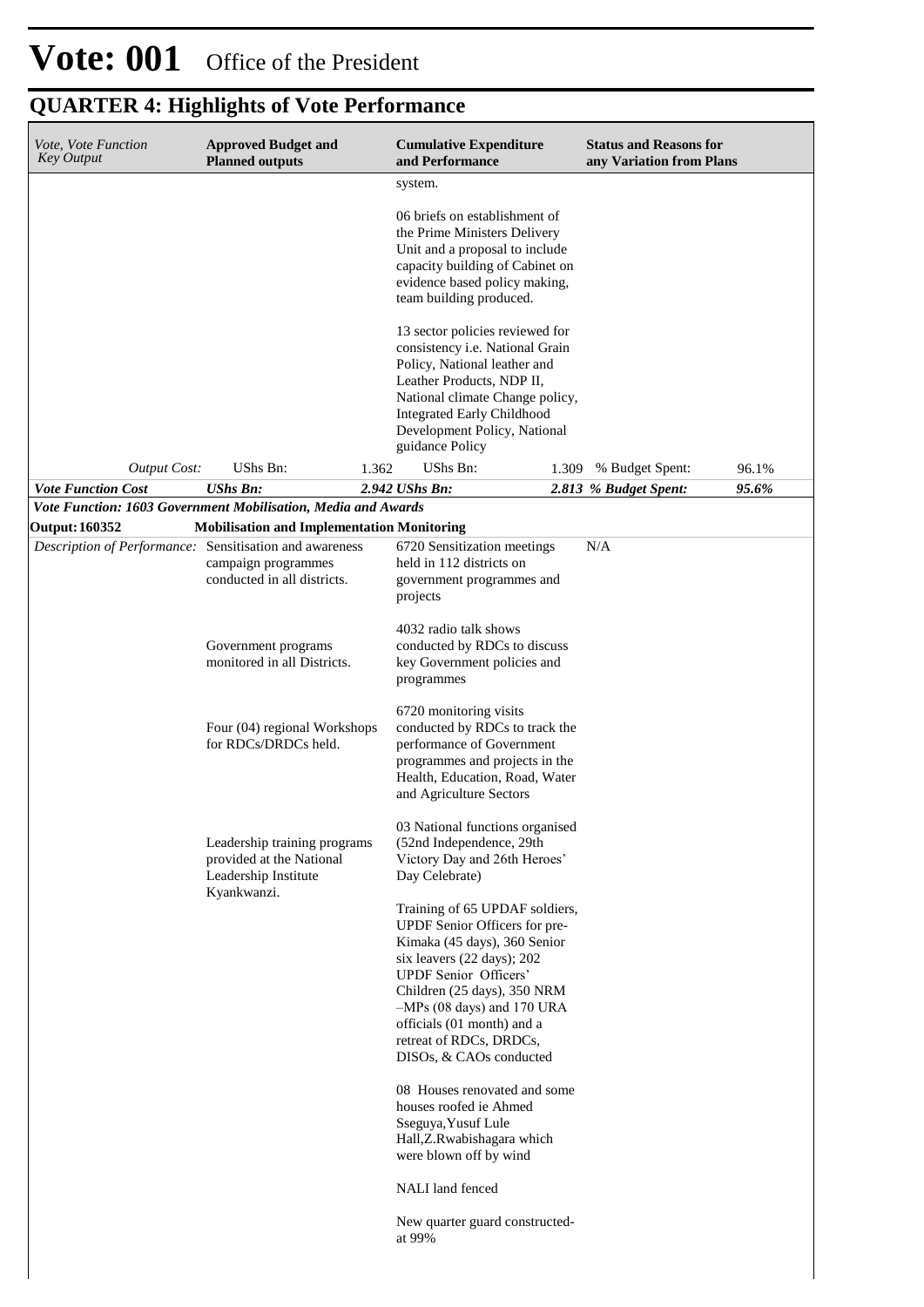## **Vote: 001** Office of the President

| Vote, Vote Function<br><b>Key Output</b>                                            | <b>Approved Budget and</b><br><b>Planned outputs</b> |       | <b>Cumulative Expenditure</b><br>and Performance                                                                   |       | <b>Status and Reasons for</b><br>any Variation from Plans |                  |
|-------------------------------------------------------------------------------------|------------------------------------------------------|-------|--------------------------------------------------------------------------------------------------------------------|-------|-----------------------------------------------------------|------------------|
|                                                                                     |                                                      |       | 01 Motorcycle purchased                                                                                            |       |                                                           |                  |
|                                                                                     |                                                      |       | 03 computers procured                                                                                              |       |                                                           |                  |
|                                                                                     |                                                      |       | 01 Water tank procured                                                                                             |       |                                                           |                  |
|                                                                                     |                                                      |       | New dam constructed and old<br>one dam distilled $-$ at 80%                                                        |       |                                                           |                  |
|                                                                                     |                                                      |       | Soldiers' mess constructed – at<br>80%                                                                             |       |                                                           |                  |
|                                                                                     |                                                      |       | 116 Instructors and support<br>staff fed                                                                           |       |                                                           |                  |
|                                                                                     |                                                      |       | Fuel for the Institute procured                                                                                    |       |                                                           |                  |
|                                                                                     |                                                      |       | Allowances/wages to staffs paid                                                                                    |       |                                                           |                  |
|                                                                                     |                                                      |       | Institute vehicles and<br>equipment's maintained                                                                   |       |                                                           |                  |
|                                                                                     |                                                      |       | Barracks and buildings<br>maintained                                                                               |       |                                                           |                  |
|                                                                                     |                                                      |       | Bills for electricity settled                                                                                      |       |                                                           |                  |
|                                                                                     |                                                      |       | Computers repaired, internet<br>services provided, assorted<br>stationery procured, and DSTV<br>subscription paid. |       |                                                           |                  |
|                                                                                     |                                                      |       | Farm supplies procured and<br>utilized i.e. Animal drugs,<br>seeds, pesticides and farm<br>equipment.              |       |                                                           |                  |
|                                                                                     |                                                      |       | Airtime for coordinating several<br>trainings procured                                                             |       |                                                           |                  |
|                                                                                     |                                                      |       | Office imprest for staff paid                                                                                      |       |                                                           |                  |
|                                                                                     |                                                      |       | Inland travel facilitated                                                                                          |       |                                                           |                  |
| Performance Indicators:<br>Percentage of RDCs meeting                               |                                                      | 100   |                                                                                                                    | 100   |                                                           |                  |
| agreed objectives<br>Percentage of follow up                                        |                                                      | 100   |                                                                                                                    | 100   |                                                           |                  |
| action taken as a result of<br>Monitoring of government<br>projects/programmes by   |                                                      |       |                                                                                                                    |       |                                                           |                  |
| <b>RDCs</b>                                                                         |                                                      |       |                                                                                                                    |       |                                                           |                  |
| <b>Output Cost:</b><br><b>Vote Function Cost</b>                                    | UShs Bn:<br><b>UShs Bn:</b>                          | 6.511 | UShs Bn:<br>11.472 UShs Bn:                                                                                        | 8.673 | % Budget Spent:<br>12.944 % Budget Spent:                 | 133.2%<br>112.8% |
| Vote Function: 1604 Coordination of the Security Sector                             |                                                      |       |                                                                                                                    |       |                                                           |                  |
| <b>Output: 160401</b><br>Description of Performance: Security Agencies coordinated. | <b>Coordination of Security Services</b>             |       | Security Agencies coordinated. N/A                                                                                 |       |                                                           |                  |
|                                                                                     |                                                      |       |                                                                                                                    |       |                                                           |                  |
|                                                                                     | Security guideline issued.                           |       | Security guidelines issued.                                                                                        |       |                                                           |                  |
|                                                                                     | Inter agency reports analysed.                       |       | Inter-Agency reports analysed.                                                                                     |       |                                                           |                  |
| <b>Output Cost:</b><br><b>Vote Function Cost</b>                                    | UShs Bn:<br><b>UShs Bn:</b>                          | 3.940 | UShs Bn:<br>3.940 UShs Bn:                                                                                         | 4.359 | % Budget Spent:<br>4.359 % Budget Spent:                  | 110.6%           |
| Vote Function: 1649 Policy, Planning and Support Services                           |                                                      |       |                                                                                                                    |       |                                                           | 110.6%           |
| <b>Vote Function Cost</b>                                                           | <b>UShs Bn:</b>                                      |       | 19.010 UShs Bn:                                                                                                    |       | 20.671 % Budget Spent:                                    | 108.7%           |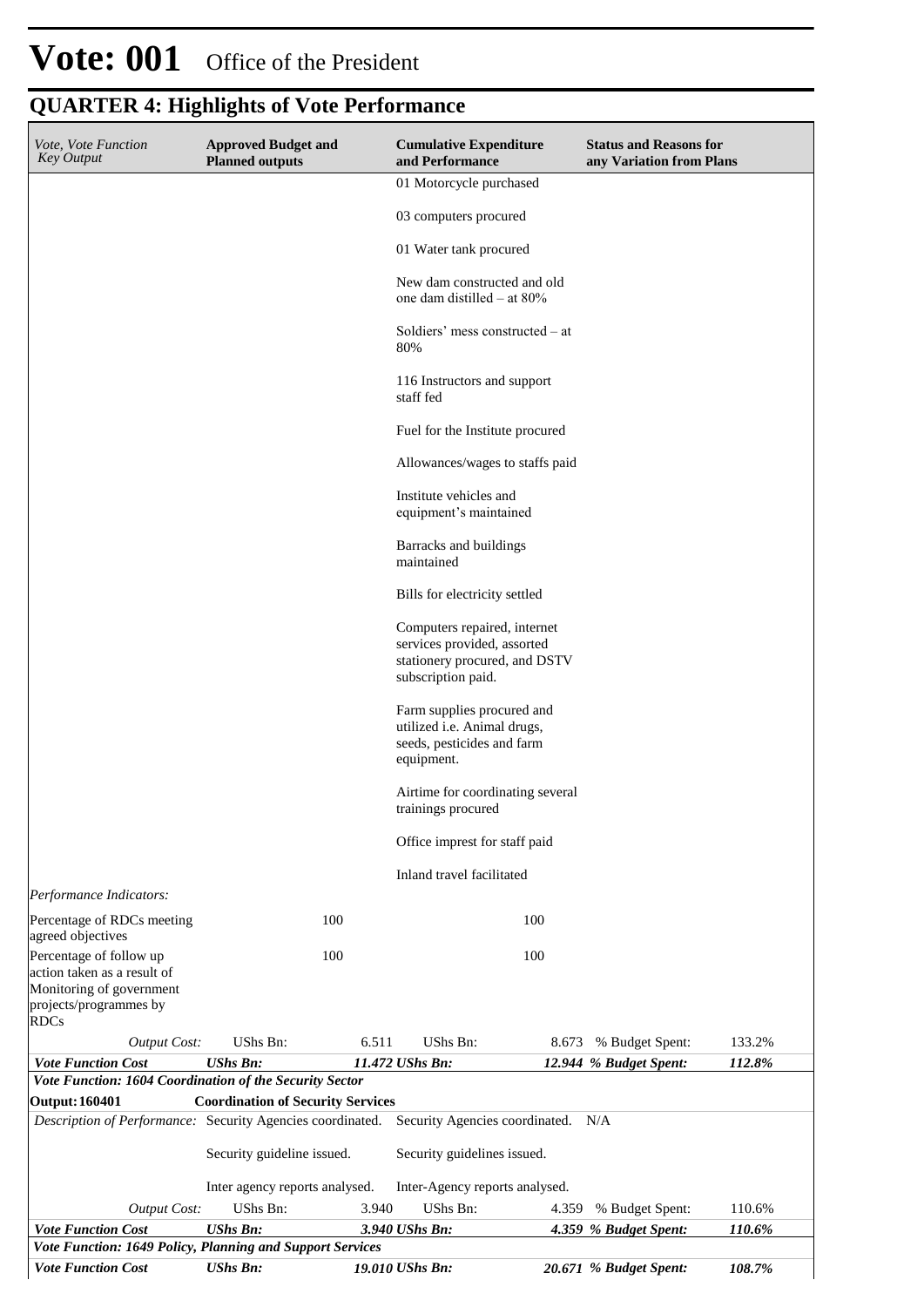| <i>Vote, Vote Function</i><br>Key Output | <b>Approved Budget and</b><br><b>Planned outputs</b> | <b>Cumulative Expenditure</b><br>and Performance | <b>Status and Reasons for</b><br>any Variation from Plans |        |
|------------------------------------------|------------------------------------------------------|--------------------------------------------------|-----------------------------------------------------------|--------|
| <b>Cost of Vote Services:</b>            | UShs $B_n$ :                                         | $38.936$ UShs Bn:                                | $42.271$ % Budget Spent:                                  | 108.6% |
|                                          |                                                      |                                                  |                                                           |        |

*\* Excluding Taxes and Arrears*

Funds allocated for utlities(electricity and water) is inadequate bacause on average the monthly bills for the new office block for electricity and water is shs. 50,000,000 and shs. 21,000,000 respectively; hence more funding for the item by MoFPED is required. Un completed assignments will be concluded in the FY 2015/16.

### **Table V2.2: Implementing Actions to Improve Vote Performance**

| <b>Planned Actions:</b>                                                                                                                                                                                                 | <b>Actual Actions:</b>                                                                                                                                                                          | <b>Reasons for Variation</b>                                                   |
|-------------------------------------------------------------------------------------------------------------------------------------------------------------------------------------------------------------------------|-------------------------------------------------------------------------------------------------------------------------------------------------------------------------------------------------|--------------------------------------------------------------------------------|
| Vote: 001 Office of the President                                                                                                                                                                                       |                                                                                                                                                                                                 |                                                                                |
| Vote Function: 1603 Government Mobilisation, Media and Awards                                                                                                                                                           |                                                                                                                                                                                                 |                                                                                |
| Request for increased resource allocation<br>to augument the strengthening of the<br>Uganda Media Centre especially the<br>acquisition of capital equipment.                                                            | A request for additional funding was<br>submitted to Ministry of Finance,<br><b>Planning and Economic Development</b><br>but no positive response has been<br>received.                         | N/a                                                                            |
| Vote: 001 Office of the President                                                                                                                                                                                       |                                                                                                                                                                                                 |                                                                                |
| Vote Function: 1601 Economic Policy Monitoring, Evaluation & Inspection                                                                                                                                                 |                                                                                                                                                                                                 |                                                                                |
| Continue filling all vacant positions in the<br>staff structure.                                                                                                                                                        | The Directorate discussed its new<br>proposed structure with Ministry of<br>Public Service and approval is awaited.                                                                             | N/A                                                                            |
| To present request for raised budget<br>ceilings while at the same time continue<br>seeking for funding from other external<br>partners where possible.                                                                 | The Directorate was allocated 500<br>million towards implementation of the<br>Strategic Plan in FY 2015/16.                                                                                     | N/A                                                                            |
| Vote Function: 1602 Cabinet Support and Policy Development                                                                                                                                                              |                                                                                                                                                                                                 |                                                                                |
| Continue to lobby the Prime Minister to<br>approve the proposed Cabinet Committee<br>system.                                                                                                                            | <b>Proposal for the Cabinet Committee</b><br>system was made and it was pending<br>discussion/approval by the poliical<br>leadership                                                            | <b>NIL</b>                                                                     |
| Train / induct newly recruited staff, hold<br>meetings for policy practioners; provide<br>support to Ministry of Public Service to<br>review and establish competencies and<br>performance measures for Policy Analysts | 02 New staff trained; 02 policy meetings NIL<br>held; continued interface with Ministry<br>of Public Service to establish<br>competencies and performance<br>measures for Policy Analysts done. |                                                                                |
| Declared the remaining vacancies to the<br>Public Service Commission.                                                                                                                                                   | The remaining vacancies were declared<br>to the Public Service Commission and<br>the filling the posts is waited.                                                                               | NIL                                                                            |
| Vote Function: 1603 Government Mobilisation, Media and Awards                                                                                                                                                           |                                                                                                                                                                                                 |                                                                                |
| Request Ministry of Finance Planning and<br>Economic Development to allocate<br>additional resources to faciliate<br>RDCs/DRDCs.                                                                                        | A supplementary funding of Shs.2bn<br>was allocated to this Office to facilitate<br>the operations of the RDCs / DRDCs.                                                                         | N/a                                                                            |
| Ten (10) pickup (Double cabin) vehicles<br>procured for the RDCs/DRDCs to<br>partially replace the aging fleet.                                                                                                         | Ten $(10)$ double cabin vehicles for RDCs N/a<br>/ DRDcs were procured to partially<br>replace the aging fleet.                                                                                 |                                                                                |
| Vote Function: 1604 Coordination of the Security Sector                                                                                                                                                                 |                                                                                                                                                                                                 |                                                                                |
| Engage the Ministry of Finance, Planning<br>and Economic Development with a view<br>to secure additional allocation of the<br>resources required to operationalize the<br>National Security Act.                        | <b>Ministry of Finance, Planning and</b><br><b>Economic Development is yet to provide</b><br>additional resources                                                                               | n/a                                                                            |
| Request for additional funding to acquire<br>modern ICT equipment                                                                                                                                                       | <b>Ministry of Finance, Planning and</b><br><b>Economic Development is yet to provide</b><br>additional resources                                                                               | n/a                                                                            |
| Request for increased resource allocation.                                                                                                                                                                              | <b>Ministry of Finance, Planning and</b><br><b>Economic Development is yet to provide</b><br>additional resources                                                                               | n/a                                                                            |
| Vote Function: 1649 Policy, Planning and Support Services                                                                                                                                                               |                                                                                                                                                                                                 |                                                                                |
| Construct two new office blocks in<br>Butambala and Bundibugyo Districts and                                                                                                                                            | <b>Construction process ongoing -</b><br>Contracts for construction of 02 office                                                                                                                | The process to produce architectural<br>designs and BoQs for the sites and the |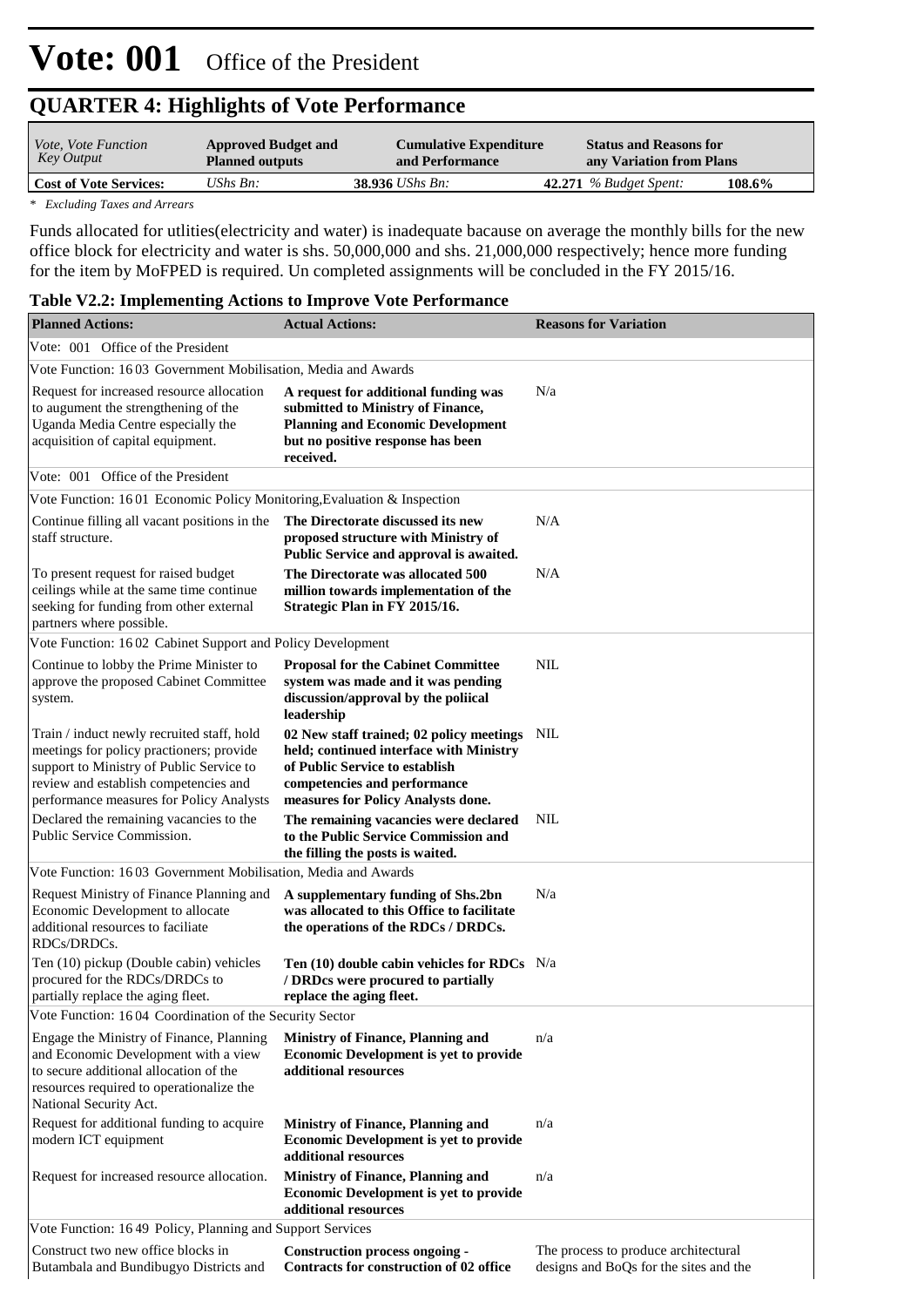| <b>Planned Actions:</b>                                                                                                                                                  | <b>Actual Actions:</b>                                                                                                                                      | <b>Reasons for Variation</b>                                                                                                                                                                                              |
|--------------------------------------------------------------------------------------------------------------------------------------------------------------------------|-------------------------------------------------------------------------------------------------------------------------------------------------------------|---------------------------------------------------------------------------------------------------------------------------------------------------------------------------------------------------------------------------|
| carryout renovation for one old office<br>blocks at Lira and Mubende.                                                                                                    | blocks in Bundibugyo and Lwengo<br>Districts were awarded and<br>Contractors have possessed sites.                                                          | procurement of contractors took longer.<br>The constraction office for RDC.<br>Butambala was replaced with Lwengo<br>District because, Butambala District did<br>not have land for construction of the<br>office for RDC. |
| Office furniture and tools procured for<br>RDC offices.                                                                                                                  | In the FY 201/15, 01 office desks; 01<br>executive office chairs; 66 visitors<br>chairs;01 conference tables and 14<br>conference chairs for RDCs procured. | n/a                                                                                                                                                                                                                       |
| Continue to engage MoFPED to create a<br>specific Vote Function output thereby<br>streamlining the provision of facilitation<br>to the offices of Presidential Advisors. | <b>Ministry of Finance, Planning and</b><br><b>Economic Development is yet to provide</b><br>additional funds.                                              | n/a                                                                                                                                                                                                                       |

### *V3: Details of Releases and Expenditure*

*This section provides a comprehensive summary of the outputs delivered by the Vote and further details of Vote expenditures by Vote Function and Expenditure Item.*

### **Table V3.1: GoU Releases and Expenditure by Output\***

| <b>Billion Uganda Shillings</b>                                  | <b>Approved Released</b> |       | <b>Spent</b> | $%$ GoU                   | $%$ GoU                       | $%$ GoU                  |
|------------------------------------------------------------------|--------------------------|-------|--------------|---------------------------|-------------------------------|--------------------------|
|                                                                  | <b>Budget</b>            |       |              | <b>Budget</b><br>Released | <b>Budget</b><br><b>Spent</b> | Releases<br><b>Spent</b> |
| VF:1601 Economic Policy Monitoring, Evaluation & Inspection      | 1.57                     | 1.51  | 1.48         | 95.9%                     | 94.4%                         | 98.4%                    |
| Class: Outputs Provided                                          | 1.57                     | 1.51  | 1.48         | 95.9%                     | 94.4%                         | 98.4%                    |
| 160101 Monitoring the performance of government policies,        | 0.62                     | 0.61  | 0.60         | 97.8%                     | 96.1%                         | 98.3%                    |
| programmes and projects                                          |                          |       |              |                           |                               |                          |
| 160102 Economic policy implementation                            | 0.33                     | 0.30  | 0.30         | 92.4%                     | 91.5%                         | 99.1%                    |
| 160103 Monitoring Implementation of Manifesto Commitments        | 0.19                     | 0.19  | 0.19         | 100.0%                    | 95.5%                         | 95.5%                    |
| 160104 Economic Research and Information                         | 0.27                     | 0.26  | 0.25         | 96.1%                     | 95.5%                         | 99.3%                    |
| 160105 Economic policy development strengthened                  | 0.16                     | 0.15  | 0.15         | 90.7%                     | 90.7%                         | 100.0%                   |
| VF:1602 Cabinet Support and Policy Development                   | 2.94                     | 2.84  | 2.81         | 96.6%                     | 95.6%                         | 99.0%                    |
| Class: Outputs Provided                                          | 2.94                     | 2.84  | 2.81         | 96.6%                     | 95.6%                         | 99.0%                    |
| 160201 Cabinet meetings supported                                | 1.58                     | 1.53  | 1.50         | 96.7%                     | 95.2%                         | 98.4%                    |
| 160203 Capacityfor policy formulation strengthened               | 1.36                     | 1.31  | 1.31         | 96.5%                     | 96.1%                         | 99.6%                    |
| VF:1603 Government Mobilisation, Media and Awards                | 11.47                    | 13.97 | 12.94        | 121.8%                    | 112.8%                        | 92.7%                    |
| Class: Outputs Provided                                          | 0.35                     | 0.35  | 0.35         | 100.0%                    | 99.0%                         | 99.0%                    |
| 160301 National Honours & Awards conferred                       | 0.35                     | 0.35  | 0.35         | 100.0%                    | 99.0%                         | 99.0%                    |
| Class: Outputs Funded                                            | 10.22                    | 12.72 | 12.37        | 124.4%                    | 121.0%                        | 97.3%                    |
| 160351 Media Advisory services provided                          | 0.70                     | 0.70  | 0.70         | 100.0%                    | 99.4%                         | 99.4%                    |
| 160352 Population Mobilised                                      | 6.51                     | 9.01  | 8.67         | 138.4%                    | 133.2%                        | 96.3%                    |
| 160353 Patriotism promoted                                       | 2.65                     | 2.65  | 2.65         | 100.0%                    | 100.0%                        | 100.0%                   |
| 160354 Political Coordination                                    | 0.36                     | 0.36  | 0.35         | 100.0%                    | 97.8%                         | 97.8%                    |
| Class: Capital Purchases                                         | 0.90                     | 0.90  | 0.23         | 100.0%                    | 25.1%                         | 25.1%                    |
| 160375 Purchase of Motor Vehicles and Other Transport Equipment  | 0.90                     | 0.90  | 0.23         | 100.0%                    | 25.1%                         | 25.1%                    |
| VF:1604 Coordination of the Security Sector                      | 3.94                     | 4.36  | 4.36         | 110.6%                    | 110.6%                        | 100.0%                   |
| Class: Outputs Provided                                          | 3.94                     | 4.36  | 4.36         | 110.6%                    | 110.6%                        | 100.0%                   |
| 160401 Coordination of Security Services                         | 3.94                     | 4.36  | 4.36         | 110.6%                    | 110.6%                        | 100.0%                   |
| VF:1649 Policy, Planning and Support Services                    | 19.01                    | 20.66 | 20.07        | 108.7%                    | 105.6%                        | 97.1%                    |
| Class: Outputs Provided                                          | 16.42                    | 18.22 | 17.01        | 111.0%                    | 103.6%                        | 93.3%                    |
| 164901 Policy, consultation, planning and monitoring services    | 1.04                     | 3.73  | 2.82         | 359.0%                    | 270.6%                        | 75.4%                    |
| 164902 Ministry Support Services                                 | 8.46                     | 8.53  | 8.35         | 100.9%                    | 98.7%                         | 97.8%                    |
| 164903 Ministerial and Top Management Services                   | 6.92                     | 5.96  | 5.84         | 86.1%                     | 84.4%                         | 98.1%                    |
| Class: Capital Purchases                                         | 2.59                     | 2.44  | 3.06         | 94.0%                     | 118.1%                        | 125.6%                   |
| 164972 Government Buildings and Administrative Infrastructure    | 1.51                     | 1.36  | 1.36         | 90.0%                     | 89.8%                         | 99.8%                    |
| 164975 Purchase of Motor Vehicles and Other Transport Equipment  | 0.64                     | 0.64  | 1.31         | 100.0%                    | 205.8%                        | 205.8%                   |
| 164976 Purchase of Office and ICT Equipment, including Software  | 0.10                     | 0.10  | 0.09         | 100.0%                    | 90.0%                         | 90.0%                    |
| 164977 Purchase of Specialised Machinery & Equipment             | 0.32                     | 0.32  | 0.28         | 100.0%                    | 88.8%                         | 88.8%                    |
| 164978 Purchase of Office and Residential Furniture and Fittings | 0.04                     | 0.03  | 0.03         | 90.0%                     | 89.7%                         | 99.7%                    |
| <b>Total For Vote</b>                                            | 38.94                    | 43.34 | 41.67        | 111.3%                    | 107.0%                        | 96.1%                    |

*\* Excluding Taxes and Arrears*

**Table V3.2: 2014/15 GoU Expenditure by Item**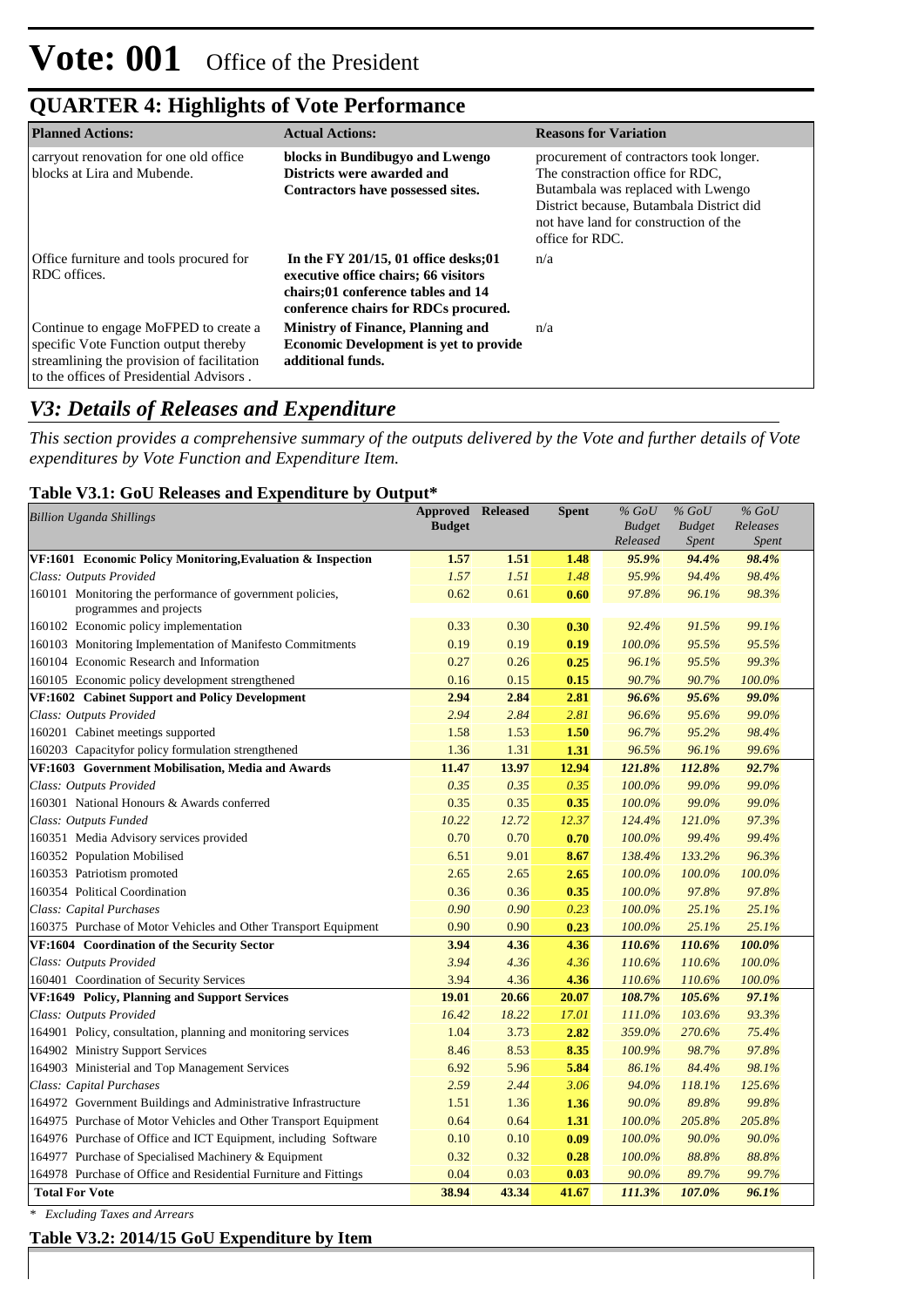| <b>Billion Uganda Shillings</b>                           | <b>Approved</b><br><b>Budget</b> | <b>Releases</b> | <b>Expend-</b><br>iture | % Budged<br><b>Released</b> | % Budget<br><b>Spent</b> | %Releases<br><b>Spent</b> |
|-----------------------------------------------------------|----------------------------------|-----------------|-------------------------|-----------------------------|--------------------------|---------------------------|
| <b>Output Class: Outputs Provided</b>                     | 25.22                            | 27.28           | <b>26.01</b>            | 108.2%                      | 103.1%                   | 95.3%                     |
| 211101 General Staff Salaries                             | 10.30                            | 9.27            | 9.17                    | 90.0%                       | 89.0%                    | 98.9%                     |
| 211102 Contract Staff Salaries (Incl. Casuals, Temporary) | 0.41                             | 0.41            | 0.41                    | 100.0%                      | 99.7%                    | 99.7%                     |
| 211103 Allowances                                         | 1.27                             | 1.26            | 1.22                    | 99.5%                       | 96.0%                    | 96.5%                     |
| 211104 Statutory salaries                                 | 0.09                             | 0.09            | 0.05                    | 100.0%                      | 59.4%                    | 59.4%                     |
| 212102 Pension for General Civil Service                  | 0.00                             | 0.01            | 0.01                    | N/A                         | N/A                      | 100.0%                    |
| 213001 Medical expenses (To employees)                    | 0.04                             | 0.21            | 0.21                    | 506.7%                      | 506.7%                   | 100.0%                    |
| 213002 Incapacity, death benefits and funeral expenses    | 0.05                             | 0.04            | 0.04                    | 90.0%                       | 89.1%                    | 99.0%                     |
| 213004 Gratuity Expenses                                  | 0.00                             | 2.71            | 1.82                    | N/A                         | N/A                      | 67.2%                     |
| 221001 Advertising and Public Relations                   | 0.00                             | 0.00            | 0.00                    | 100.0%                      | 99.2%                    | 99.2%                     |
| 221002 Workshops and Seminars                             | 0.58                             | 0.52            | 0.52                    | 90.8%                       | 90.6%                    | 99.9%                     |
| 221003 Staff Training                                     | 0.32                             | 0.30            | 0.29                    | 93.2%                       | 92.9%                    | 99.7%                     |
| 221007 Books, Periodicals & Newspapers                    | 0.04                             | 0.04            | 0.04                    | 98.0%                       | 99.1%                    | 101.1%                    |
| 221008 Computer supplies and Information Technology (IT   | 0.13                             | 0.12            | 0.12                    | 97.3%                       | 94.7%                    | 97.4%                     |
| 221009 Welfare and Entertainment                          | 0.23                             | 0.22            | 0.22                    | 96.4%                       | 96.2%                    | 99.9%                     |
| 221010 Special Meals and Drinks                           | 0.17                             | 0.15            | 0.14                    | 90.0%                       | 84.0%                    | 93.3%                     |
| 221011 Printing, Stationery, Photocopying and Binding     | 0.24                             | 0.24            | 0.23                    | 100.0%                      | 94.5%                    | 94.5%                     |
| 221012 Small Office Equipment                             | 0.04                             | 0.04            | 0.04                    | 98.9%                       | 97.9%                    | 98.9%                     |
| 221016 IFMS Recurrent costs                               | 0.05                             | 0.04            | 0.04                    | 90.0%                       | 90.0%                    | 100.0%                    |
| 221017 Subscriptions                                      | 0.13                             | 0.11            | 0.11                    | 90.0%                       | 89.9%                    | 99.9%                     |
| 221020 IPPS Recurrent Costs                               | 0.02                             | 0.02            | 0.02                    | 90.0%                       | 90.0%                    | 100.0%                    |
| 222001 Telecommunications                                 | 0.47                             | 0.46            | 0.46                    | 99.5%                       | 99.5%                    | 100.0%                    |
| 222003 Information and communications technology (ICT)    | 0.03                             | 0.03            | 0.03                    | 100.0%                      | 99.8%                    | 99.8%                     |
| 223001 Property Expenses                                  | 0.00                             | 0.00            | 0.00                    | 100.0%                      | 100.0%                   | 100.0%                    |
| 223002 Rates                                              | 0.00                             | 0.00            | 0.00                    | 100.0%                      | 100.0%                   | 100.0%                    |
| 223003 Rent – (Produced Assets) to private entities       | 0.90                             | 0.90            | 0.89                    | 100.0%                      | 99.0%                    | 99.0%                     |
| 223004 Guard and Security services                        | 0.10                             | 0.10            | 0.09                    | 100.0%                      | 89.8%                    | 89.8%                     |
| 223005 Electricity                                        | 0.09                             | 0.09            | 0.09                    | 100.0%                      | 100.0%                   | 100.0%                    |
| 223006 Water                                              | 0.07                             | 0.07            | 0.05                    | 90.3%                       | 61.5%                    | 68.2%                     |
| 224003 Classified Expenditure                             | 3.94                             | 4.36            | 4.36                    | 110.6%                      | 110.6%                   | 100.0%                    |
| 224004 Cleaning and Sanitation                            | 0.16                             | 0.15            | 0.16                    | 93.9%                       | 98.1%                    | 104.5%                    |
| 224005 Uniforms, Beddings and Protective Gear             | 0.01                             | 0.01            | 0.01                    | 100.0%                      | 95.2%                    | 95.2%                     |
| 225001 Consultancy Services- Short term                   | 0.02                             | 0.02            | 0.02                    | 90.0%                       | 90.0%                    | 100.0%                    |
| 227001 Travel inland                                      | 2.11                             | 2.08            | <b>2.07</b>             | 98.2%                       | 98.0%                    | 99.7%                     |
| 227002 Travel abroad                                      | 0.70                             | 0.70            | 0.71                    | 100.0%                      | 100.7%                   | 100.7%                    |
| 227004 Fuel, Lubricants and Oils                          | 0.63                             | 0.67            | 0.66                    | 105.6%                      | 105.3%                   | 99.7%                     |
| 228001 Maintenance - Civil                                | 0.19                             | 0.17            | 0.17                    | 90.0%                       | 87.5%                    | 97.2%                     |
| 228002 Maintenance - Vehicles                             | 1.33                             | 1.33            | 1.20                    | 100.0%                      | 90.6%                    | 90.6%                     |
| 228003 Maintenance – Machinery, Equipment & Furniture     | 0.21                             | 0.19            | 0.18                    | 90.0%                       | 87.2%                    | 96.9%                     |
| 228004 Maintenance - Other                                | 0.17                             | 0.16            | 0.16                    | 90.0%                       | 90.0%                    | 100.0%                    |
| <b>Output Class: Outputs Funded</b>                       | 10.22                            | 13.32           | <u>12.97</u>            | 130.3%                      | 126.9%                   | 97.4%                     |
| 263104 Transfers to other govt. Units (Current)           | 5.49                             | 8.59            | 8.25                    | 156.5%                      | 150.3%                   | 96.0%                     |
| 263106 Other Current grants (Current)                     | 4.71                             | 4.71            | 4.70                    | 100.0%                      | 99.9%                    | 99.9%                     |
| 264102 Contributions to Autonomous Institutions (Wage S   | 0.02                             | 0.02            | 0.02                    | 90.0%                       | 90.0%                    | 100.0%                    |
| <b>Output Class: Capital Purchases</b>                    | 4.12                             | 4.13            | <b>3.91</b>             | 100.1%                      | 94.8%                    | 94.7%                     |
| 231001 Non Residential buildings (Depreciation)           | 1.51                             | 1.36            | 1.36                    | 90.0%                       | 89.8%                    | 99.8%                     |
| 231004 Transport equipment                                | 1.54                             | 1.54            | <b>1.53</b>             | 100.0%                      | 99.9%                    | 99.9%                     |
| 231005 Machinery and equipment                            | 0.41                             | 0.41            | 0.37                    | 100.0%                      | 89.1%                    | 89.1%                     |
| 231006 Furniture and fittings (Depreciation)              | 0.04                             | 0.03            | 0.03                    | 90.0%                       | 89.7%                    | 99.7%                     |
| 312204 Taxes on Machinery, Furniture & Vehicles           | 0.63                             | 0.79            | 0.62                    | 125.0%                      | 98.3%                    | 78.7%                     |
| <b>Output Class: Arrears</b>                              | 0.01                             | 6.35            | 6.35                    | 67253.5%                    | 67253.5%                 | 100.0%                    |
| 321605 Domestic arrears (Budgeting)                       | 0.00                             | 6.34            | 6.34                    | N/A                         | N/A                      | 100.0%                    |
| 321614 Electricity arrears (Budgeting)                    | 0.01                             | 0.01            | 0.01                    | 100.0%                      | 100.0%                   | 100.0%                    |
| <b>Grand Total:</b>                                       | 39.58                            | 51.07           | <u>49.24</u>            | 129.1%                      | 124.4%                   | 96.4%                     |
|                                                           |                                  |                 |                         |                             |                          |                           |
| <b>Total Excluding Taxes and Arrears:</b>                 | 38.94                            | 43.94           | 42.27                   | 112.9%                      | 108.6%                   | 96.2%                     |

### **Table V3.3: GoU Releases and Expenditure by Project and Programme\***

| <b>Billion Uganda Shillings</b> | <b>Approved Released</b> | <b>Spent</b> | $%$ GoU       | $%$ GoU | $%$ GoU                |  |
|---------------------------------|--------------------------|--------------|---------------|---------|------------------------|--|
|                                 | <b>Budget</b>            |              | <b>Budget</b> |         | <b>Budget</b> Releases |  |
|                                 |                          |              | Released      | Spent   | <i>Spent</i>           |  |
|                                 |                          |              |               |         |                        |  |